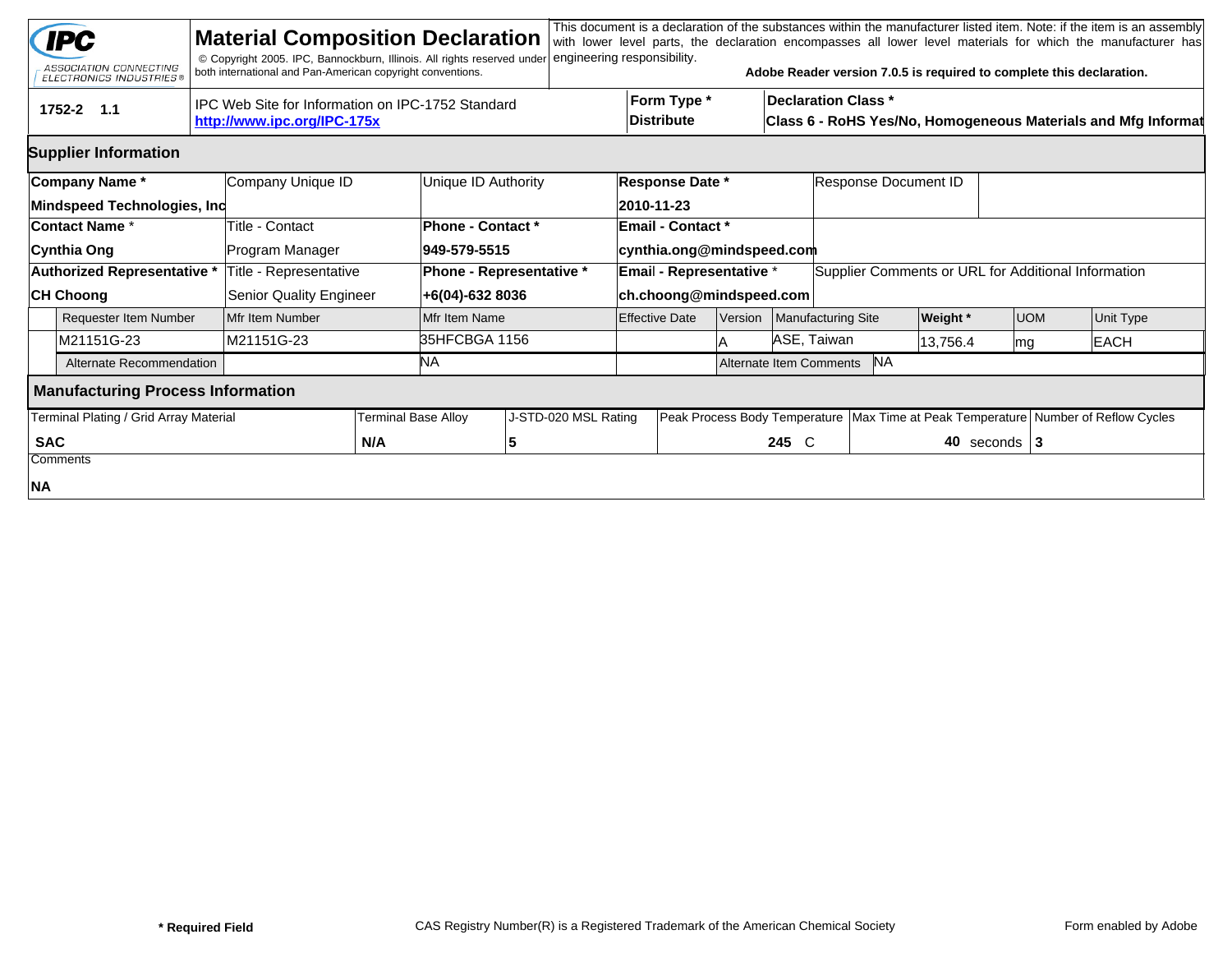| Save the fields in<br>Import fields from a<br><b>Export Data</b><br>Import Data<br>file into this form<br>this form to a file                                                                                                                                                                                                                                                                                                                                                                                                                                                                                                                                                                                                                                                                                                                                                                                                                                                                                                                                                                                                                                                                                                                                     |                                | Locked     |  |  |  |  |  |  |  |  |  |
|-------------------------------------------------------------------------------------------------------------------------------------------------------------------------------------------------------------------------------------------------------------------------------------------------------------------------------------------------------------------------------------------------------------------------------------------------------------------------------------------------------------------------------------------------------------------------------------------------------------------------------------------------------------------------------------------------------------------------------------------------------------------------------------------------------------------------------------------------------------------------------------------------------------------------------------------------------------------------------------------------------------------------------------------------------------------------------------------------------------------------------------------------------------------------------------------------------------------------------------------------------------------|--------------------------------|------------|--|--|--|--|--|--|--|--|--|
| <b>RoHS Material Composition Declaration</b>                                                                                                                                                                                                                                                                                                                                                                                                                                                                                                                                                                                                                                                                                                                                                                                                                                                                                                                                                                                                                                                                                                                                                                                                                      | <b>Declaration Type *</b>      | Simplified |  |  |  |  |  |  |  |  |  |
| RoHS Definition: Quantity limit of 0.1% by mass (1000 PPM) in homogeneous material for: Lead (Pb), Mercury, Hexavalent Chromium, Polybrominated Biphenyls (PBB),<br><b>RoHS Directive</b><br>Polybrominated Diphenyl Ethers (PBDE) and quantity limit of 0.01% by mass (100 PPM) of homogeneous material for Cadmium<br>2002/95/EC                                                                                                                                                                                                                                                                                                                                                                                                                                                                                                                                                                                                                                                                                                                                                                                                                                                                                                                                |                                |            |  |  |  |  |  |  |  |  |  |
| Supplier certifies that it gathered the information it provides in this form concerning RoHS restrictive substances using appropriate methods to ensure its accuracy and that such information is true and correct to the best<br>that Supplier completes this form. Supplier acknowledges that Company will rely on this certification in determining the compliance of its products with European Union member state laws that implement the RoHS Directive. C<br>Supplier may have relied on information provided by others in completing this form, and that Supplier may not have independently verified such information. However, in situations where Supplier has not independently verifi<br>Supplier agrees that, at a minimum, its suppliers have provided certifications regarding their contributions to the part, and those certifications are at least as comprehensive as the certification in this paragraph. If th<br>written agreement with respect to the identified part, the terms and conditions of that agreement, including any warranty rights and or remedies provided as part of that agreement, will be the sole and exclusive source of<br>remedies for issues that arise regarding information the Supplier provides in this form. |                                |            |  |  |  |  |  |  |  |  |  |
| - Item(s) does not contain RoHS restricted substances per the definition above except for selected exemptions<br><b>RoHS Declaration</b>                                                                                                                                                                                                                                                                                                                                                                                                                                                                                                                                                                                                                                                                                                                                                                                                                                                                                                                                                                                                                                                                                                                          | Supplier Acceptance * Accepted |            |  |  |  |  |  |  |  |  |  |
| Exemptions: If the declared item does not contain RoHS restricted substances per the definition above except for defined RoHS exemptions, then select the corresponding response in the RoHS Declaration<br>above and choose all applicable exemptions.                                                                                                                                                                                                                                                                                                                                                                                                                                                                                                                                                                                                                                                                                                                                                                                                                                                                                                                                                                                                           |                                |            |  |  |  |  |  |  |  |  |  |
| <b>Exemption List Version</b><br>EL-2006/690/EC                                                                                                                                                                                                                                                                                                                                                                                                                                                                                                                                                                                                                                                                                                                                                                                                                                                                                                                                                                                                                                                                                                                                                                                                                   |                                |            |  |  |  |  |  |  |  |  |  |
| 15. Lead in solders to complete a viable electrical connection between semiconductor die and carrier within integrated circuit Flip Chip packages.                                                                                                                                                                                                                                                                                                                                                                                                                                                                                                                                                                                                                                                                                                                                                                                                                                                                                                                                                                                                                                                                                                                |                                |            |  |  |  |  |  |  |  |  |  |
|                                                                                                                                                                                                                                                                                                                                                                                                                                                                                                                                                                                                                                                                                                                                                                                                                                                                                                                                                                                                                                                                                                                                                                                                                                                                   |                                |            |  |  |  |  |  |  |  |  |  |
| <b>Declaration Signature</b>                                                                                                                                                                                                                                                                                                                                                                                                                                                                                                                                                                                                                                                                                                                                                                                                                                                                                                                                                                                                                                                                                                                                                                                                                                      |                                |            |  |  |  |  |  |  |  |  |  |
| Instructions: Complete all of the required fields on all pages of this form. Select the "Accepted" on the Supplier Acceptance drop-down. This will display the signature area. Digitally sign<br>the declaration (if required by the Requester) and click on Submit Form to have the form returned to the Requester.                                                                                                                                                                                                                                                                                                                                                                                                                                                                                                                                                                                                                                                                                                                                                                                                                                                                                                                                              |                                |            |  |  |  |  |  |  |  |  |  |
| ۔ مان ما<br>Digitally signed by Cynthia Ong                                                                                                                                                                                                                                                                                                                                                                                                                                                                                                                                                                                                                                                                                                                                                                                                                                                                                                                                                                                                                                                                                                                                                                                                                       |                                |            |  |  |  |  |  |  |  |  |  |

| Cvnthia<br>Supplier Digital<br>⊃na<br>l Signature   <b>(</b> | signed by Cynthia Ong<br>n One<br>0.010 |  |
|--------------------------------------------------------------|-----------------------------------------|--|
|--------------------------------------------------------------|-----------------------------------------|--|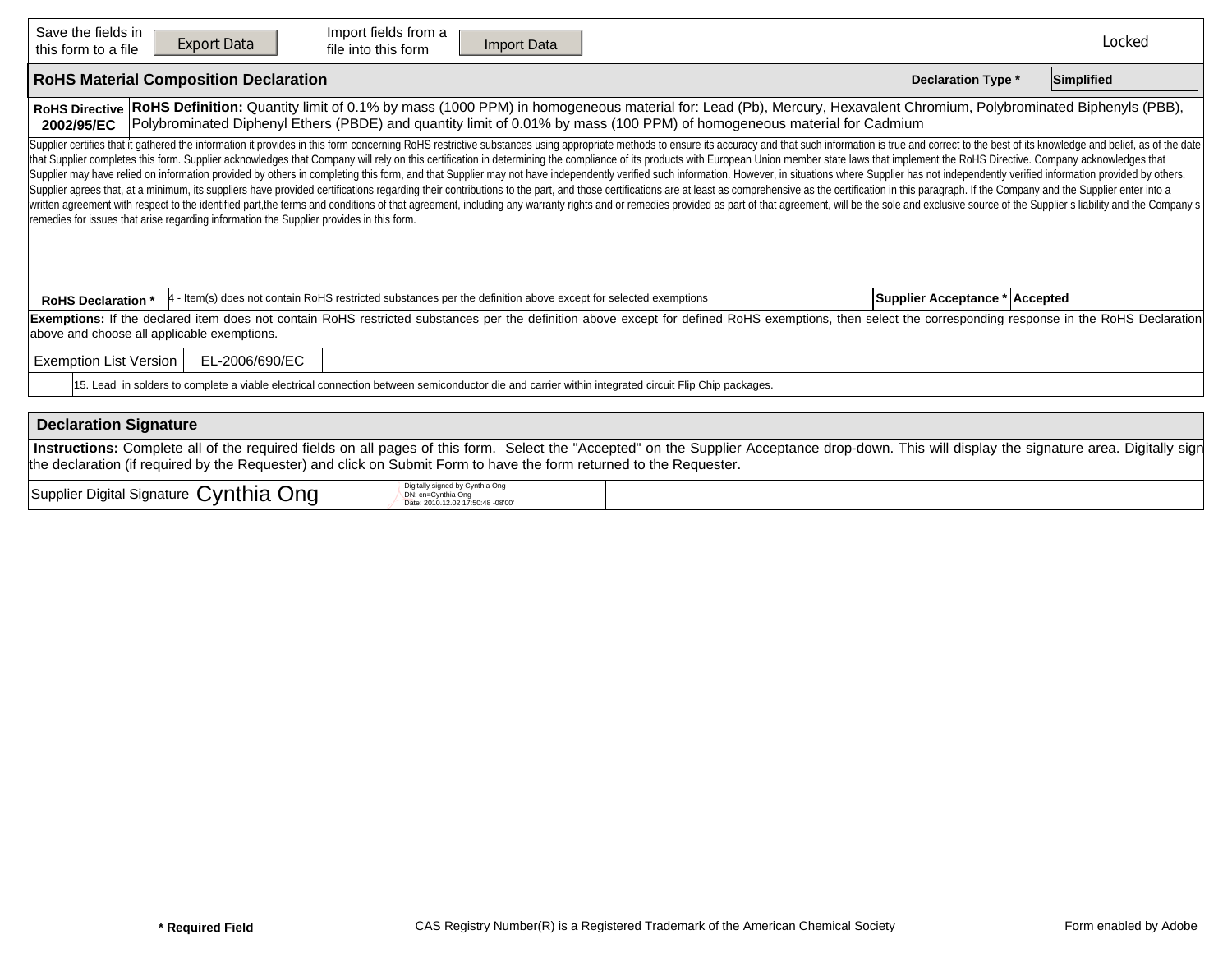## **Homogeneous Material Composition Declaration for Electronic Products**

SubItem Instructions: The presence of any JIG Level A or B substances must be declared. [1] indicate the subpart in which the substance is located, [2] provide a description of the homogeneous material [3], enter the weight of the homogeneous material.

Substance Instructions: [A] select the Level (JIG A, JIG B, Requester or Supplier) [B] select the substance category (JIG or Requester) or enter a value (Supplier). [C] select the substance (JIG) or enter the substance and CAS (Other). [D] select a RoHS exemption, if applicable [E] enter the weight of the substance or the PPM concentration [F] Optionally enter the positive (+) and negative (-) tolerance in percent (Note: percent tolerance values are expected to cover a 3 sigma range of distribution unless otherwise noted).

Line Functions: +I Inserts a New Item /SubItem +M Inserts a new Material +C Inserts a new Substance Category +S Inserts a new Substance - Deletes the element line

| Item/SubItem | Homogeneous      | Weight Unit of |         | Level | <b>Substance Category</b>   | <b>Substance</b>                    | <b>CAS</b>          | Exempt   Weight |            | Unit of                  | Tolerance |           | <b>PPM</b> |
|--------------|------------------|----------------|---------|-------|-----------------------------|-------------------------------------|---------------------|-----------------|------------|--------------------------|-----------|-----------|------------|
| Name         | <b>Material</b>  |                | Measure |       |                             |                                     |                     |                 |            | <b>Measure</b>           |           | $\ddot{}$ |            |
| M21151G-23   | <b>Substrate</b> | $2,422.1$ mg   |         | lc.   | <b>GROUP-C</b>              | BaSO4                               | 7727-43-7           |                 | 12         | mg                       |           |           | 4,954.3    |
|              |                  |                |         | lc.   | <b>GROUP-C</b>              | Sn                                  | 7440-31-5           |                 | 56         | mg                       |           |           | 23,120     |
|              |                  |                |         | B     | <b>Bismuth/Bismuth Com</b>  | Bi                                  | 7440-69-9           |                 | 5          | mg                       |           |           | 363.46     |
|              |                  |                |         | lc.   | <b>GROUP-C</b>              | Ag                                  | 7440-22-4           |                 | 12.        | mg                       |           |           | 825.72     |
|              |                  |                |         | IC.   | <b>GROUP-C</b>              | CaO                                 | 1305-78-8           |                 | 151        | ∣mg                      |           |           | 62,342     |
|              |                  |                |         | lc.   | <b>GROUP-C</b>              | <b>Brome compounds</b>              |                     |                 | 72         | mg                       |           |           | 29,726     |
|              |                  |                |         | IC.   | <b>GROUP-C</b>              | Talc                                | 14807-96-6          |                 | 10         | ∣mg                      |           |           | 4,128.6    |
|              |                  |                |         | lc.   | <b>GROUP-C</b>              | Polyphenylene ether (PP             |                     |                 | 382        | mg                       |           |           | 157,71     |
|              |                  |                |         | lc.   | <b>GROUP-C</b>              | MgO                                 | 1309-48-4           |                 | 38         | $\mathsf{Im} \mathsf{g}$ |           |           | 15,688     |
|              |                  |                |         | lB.   | Antimony/Antimony C         | Sb2O3                               | 1309-64-4           |                 | 22         | mg                       |           |           | 1,599.2    |
|              |                  |                |         | ΙC    | <b>GROUP-C</b>              | <b>Epoxy resin</b>                  |                     |                 | 51         | $\mathsf{Im} \mathsf{g}$ |           |           | 21,056     |
|              |                  |                |         | lB.   | <b>Arsenic/Arsenic Comp</b> | As                                  | 7440-38-2           |                 | 0.1        | mg                       |           |           | 7.2693     |
|              |                  |                |         | ΙC    | <b>GROUP-C</b>              | SiO <sub>2</sub>                    | 7631-86-9           |                 | 352        | mg                       |           |           | 145,32     |
|              |                  |                |         | IC.   | <b>GROUP-C</b>              | ∣Cu                                 | 7440-50-8           |                 | 1,171      | ∣mg                      |           |           | 483,46     |
|              |                  |                |         | C     | <b>GROUP-C</b>              | <b>AI2O3</b>                        | 1344-28-1           |                 | 95         | mg                       |           |           | 39,222     |
|              |                  |                |         | A     | <b>Lead/Lead Compound</b>   | Pb                                  | 7439-92-1           |                 | 3          | mg                       |           |           | 1,238.5    |
|              | Solder ball      | 1,018.09 mg    |         | C     | <b>GROUP-C</b>              | lSn                                 | 7440-31-5           |                 | 982.4568mg |                          |           |           | 964,99     |
|              |                  |                |         | lc.   | <b>GROUP-C</b>              | Cu                                  | 7440-50-8           |                 | 5.09045 mg |                          |           |           | 5,000      |
|              |                  |                |         | lc.   | <b>GROUP-C</b>              | Ag                                  | 7440-22-4           |                 | 30.5427 mg |                          |           |           | 30,000     |
|              | <b>Underfill</b> | 42             | mg      | lc.   | <b>GROUP-C</b>              | Bisphenol F type liquid 0003-36-5   |                     |                 | 8.4        | mg                       |           |           | 199,99     |
|              |                  |                |         | lc.   | <b>GROUP-C</b>              | Amine type accelerator Trade Secret |                     |                 | 2.1        | mg                       |           |           | 49,999     |
|              |                  |                |         | lc.   | <b>GROUP-C</b>              | Additives                           | <b>Trade Secret</b> |                 | 2.1        | mg                       |           |           | 49,999     |
|              |                  |                |         | ΙC    | <b>GROUP-C</b>              | Bisphenol A type liquid 25068-38-6  |                     |                 | 1.26       | mg                       |           |           | 29,999     |